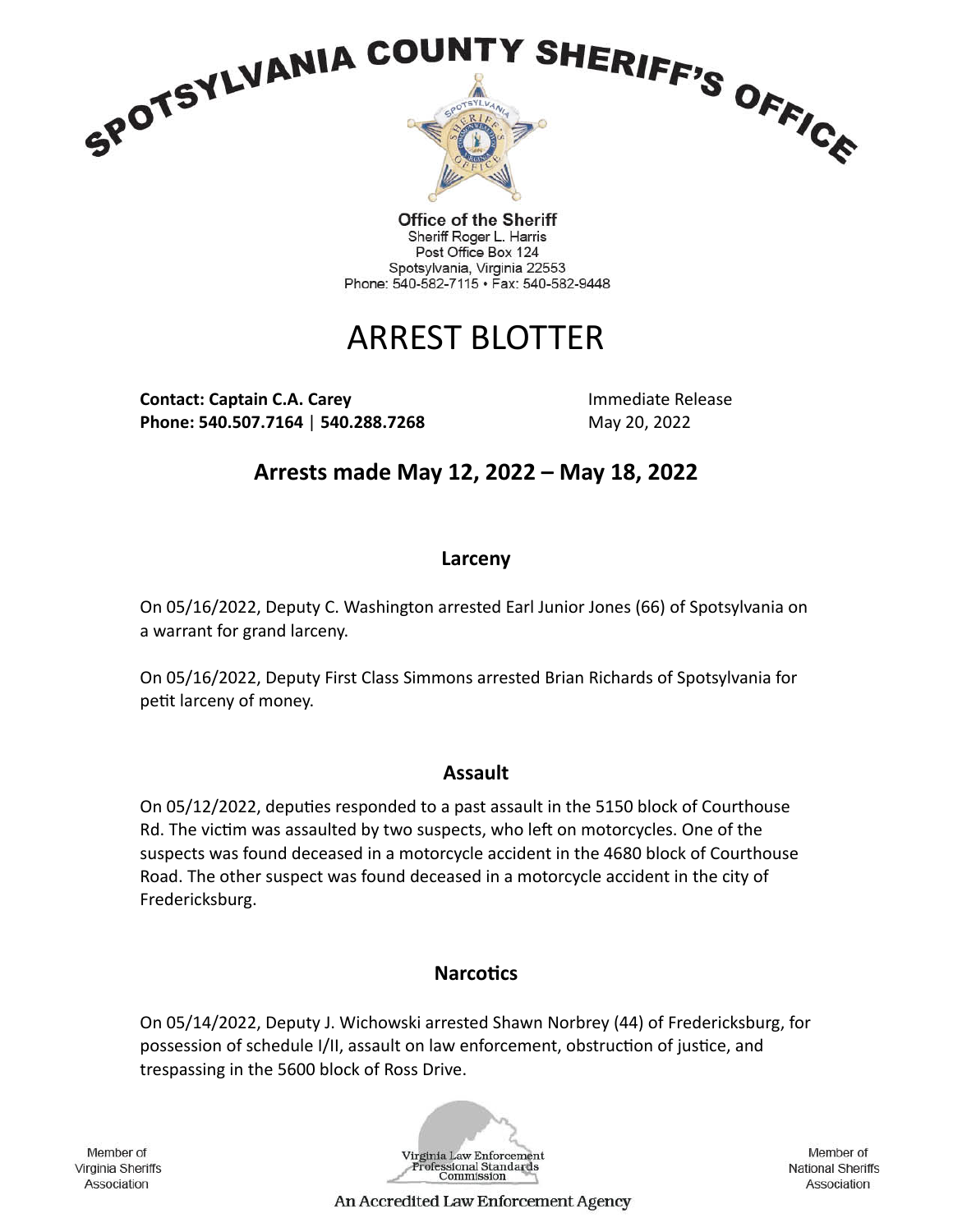On 05/16/2022, Deputy N. Stocking arrested Damien L. Crawford of Warrenton for possession of schedule I/II and false identification to law enforcement.

On 05/18/22, Deputy Satterwhite arrested Brodrick McFarland (21) of Fredericksburg for possession of schedule I/II, possession of a firearm while in possession of schedule I/II, possession of firearm by a felon, possession of ammunition by a felon, possession with intent to distribute, obstruction of justice, and other traffic related offenses in the area of Market Street and Patriot Highway.

#### **DUI**

On 05/12/2022, Deputy First Class Fredericksen arrested Jessica Chandler (37) of Fredericksburg for driving under the influence (3rd in 10 years), felony hit and run, and no license.

On 05/15/2022, Deputy M. Satterwhite arrested Onesimo Cervantes (41) of Fredericksburg for driving under the influence and driving without a license pursuant to a motor vehicle crash in the area of Cherry Road and Tara Drive.

#### **Other Arrests**

On 05/12/2022, Deputy First Class Corbin arrested William Legg (32) of Fredericksburg for public intoxication in the 10000 block of Patriot Highway.

On 05/13/2022, Deputy Cox arrested Taylor Thornton (20) of Spotsylvania for public intoxication in the 10100 block of Southpoint Parkway.

On 05/13/2022, Senior Deputy E. Coffey arrested Brandon Ford Richmond (36) of Spotsylvania on a probation violation.

On 05/13/2022, Deputy C. Washington arrested Tiffany Carter (35) of Beaverdam on a capias for a probation violation.

On 05/13/2022, First Sergeant Jeffries served John Brent of King George on a concealed weapon violation warrant.

On 05/13/2022, First Sergeant Jeffries served Antwan Brown of King George on concealed weapon violation warrant.